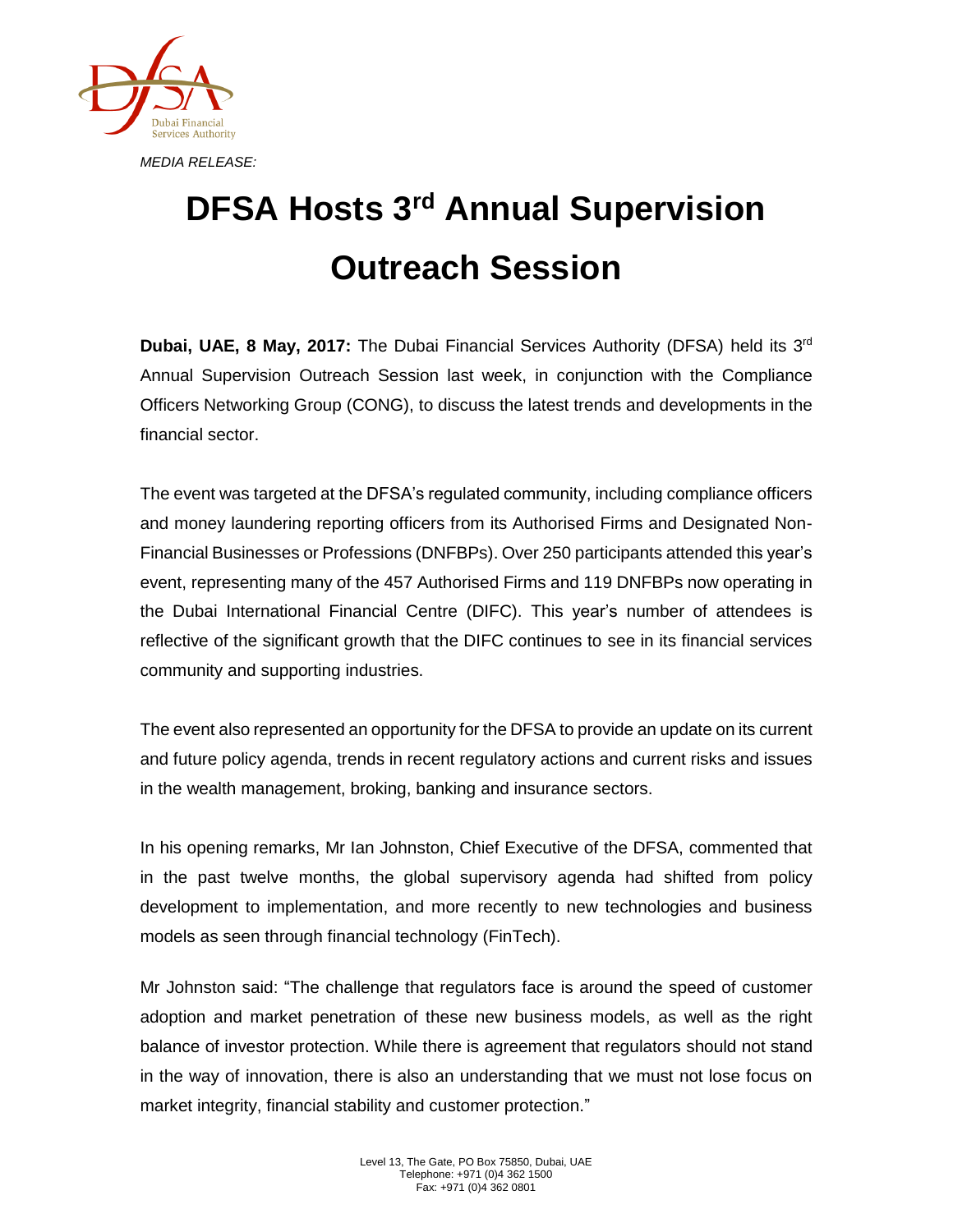

Mr Bryan Stirewalt, DFSA's Managing Director of Supervision, discussed a variety of macroeconomic and compliance trends around the globe, as well as the current areas of focus for supervision of firms operating in and from the DIFC. Mr Stirewalt noted new areas of emphasis for supervision in fostering innovation in financial services, focusing more attention to operational risks and becoming even more efficient as a regulator.

Participants also discussed the opportunities and challenges posed by FinTech, including the DFSA's regulatory framework for crowdfunding and the evolving Dubai ecosystem for FinTech. Recent initiatives to support the development of this market include the DIFC's accelerator programme[, FintechHive@DIFC,](https://fintechhive.difc.ae/?utm_source=difc&utm_medium=home-page-banner) and the proposed introduction of the DFSA's [Innovation Testing Licence](http://www.dfsa.ae/en/What-We-Do/Authorisation#FinTech) to facilitate the testing of new technology.

**Ends -**

**For further information please contact:**

Corporate Communications Dubai Financial Services Authority Level 13, The Gate, West Wing Dubai, UAE Tel: +971 (0)4 362 1613 Email[: DFSAcorpcomms@dfsa.ae](mailto:DFSAcorpcomms@dfsa.ae) [www.dfsa.ae](http://www.dfsa.ae/)

## **Editor's notes:**

**The DFSA** is the independent regulator of financial services conducted in or from the Dubai International Financial Centre (DIFC), a purpose-built financial free-zone in Dubai. The DFSA's regulatory mandate covers asset management, banking and credit services, securities, collective investment funds, custody and trust services, commodities futures trading, Islamic finance, insurance, an international equities exchange and an international commodities derivatives exchange. In addition to regulating financial and ancillary services, the DFSA is responsible for supervising and enforcing Anti-Money Laundering (AML) and Combating the Financing of Terrorism (CFT) requirements applicable in the DIFC. The DFSA has also accepted a delegation of powers from the DIFC Registrar of Companies (RoC) to investigate the affairs of DIFC companies and partnerships.

**Ian Johnston** was appointed as Chief Executive of the DFSA in June 2012. Mr Johnston joined the DFSA in November 2006, as a Managing Director, to head the Policy and Legal Services Division.

Mr Johnston was admitted to practice Law in Australia in the early 1980s and has spent most of his career in the private sector. He held a number of senior positions within the financial sector and was CEO of one of Australia's major Trustee Companies. During that time, Mr Johnston played a